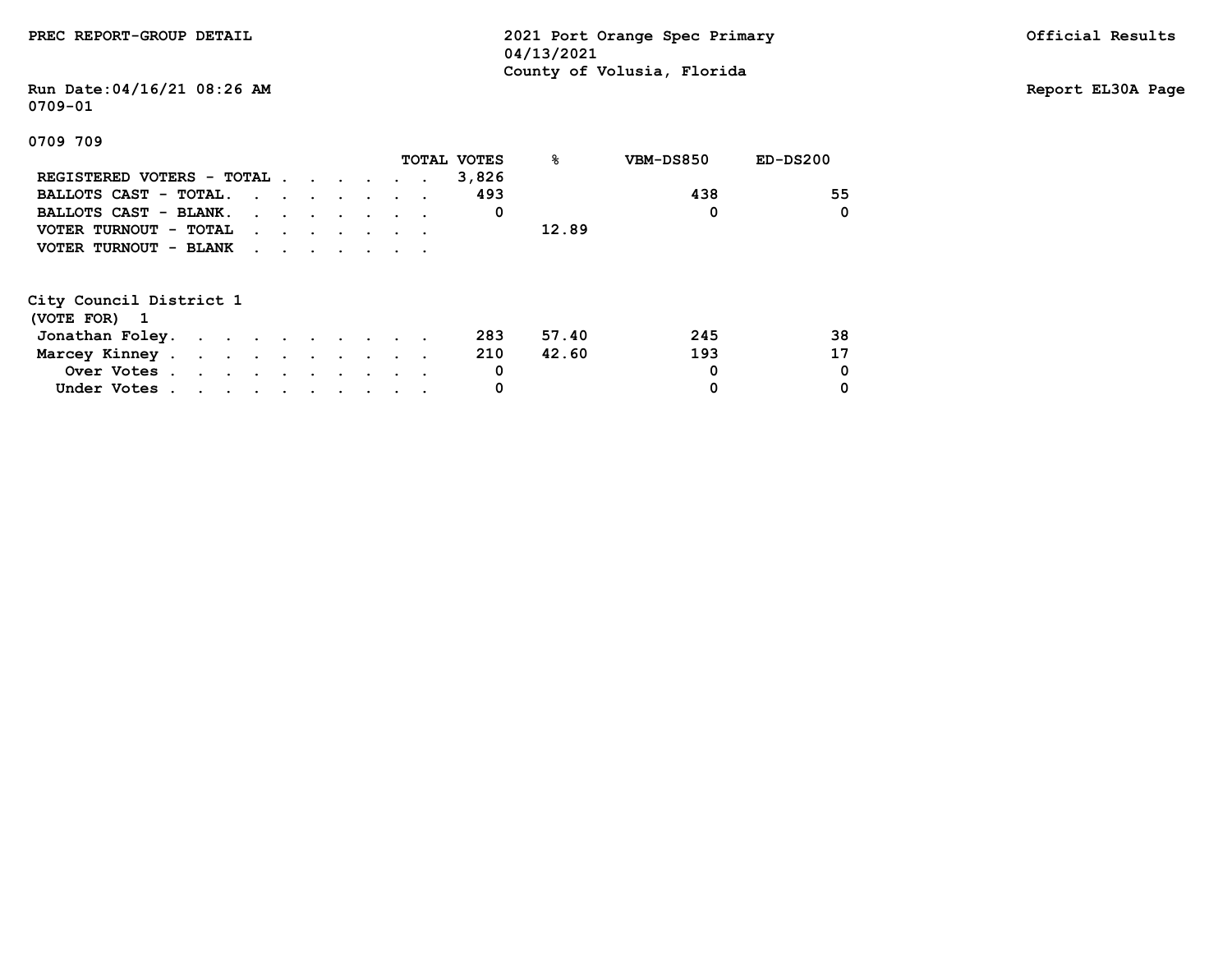## **Run Date:04/16/21 08:26 AM Report EL30A Page 0711-01**

|                           |                                                                                         |  |  | <b>TOTAL VOTES</b> | ℁     | VBM-DS850 | $ED-DS200$ |
|---------------------------|-----------------------------------------------------------------------------------------|--|--|--------------------|-------|-----------|------------|
| REGISTERED VOTERS - TOTAL |                                                                                         |  |  | 4,759              |       |           |            |
| BALLOTS CAST - TOTAL.     | $\cdots$                                                                                |  |  | 716                |       | 647       | 69         |
| BALLOTS CAST - BLANK.     | $\mathbf{r}$ , $\mathbf{r}$ , $\mathbf{r}$ , $\mathbf{r}$ , $\mathbf{r}$ , $\mathbf{r}$ |  |  | 0                  |       | 0         | 0          |
| VOTER TURNOUT - TOTAL     | $\mathbf{r}$ , and $\mathbf{r}$ , and $\mathbf{r}$ , and $\mathbf{r}$                   |  |  |                    | 15.05 |           |            |
| VOTER TURNOUT - BLANK     | $\cdot$                                                                                 |  |  |                    |       |           |            |
| City Council District 1   |                                                                                         |  |  |                    |       |           |            |
| (VOTE FOR) 1              |                                                                                         |  |  |                    |       |           |            |
| Jonathan Foley.           |                                                                                         |  |  | 376                | 52.51 | 320       | 56         |
| Marcey Kinney.            |                                                                                         |  |  | 340                | 47.49 | 327       | 13         |
| Over Votes                |                                                                                         |  |  | 0                  |       | 0         | 0          |
| Under Votes               |                                                                                         |  |  | 0                  |       | 0         | 0          |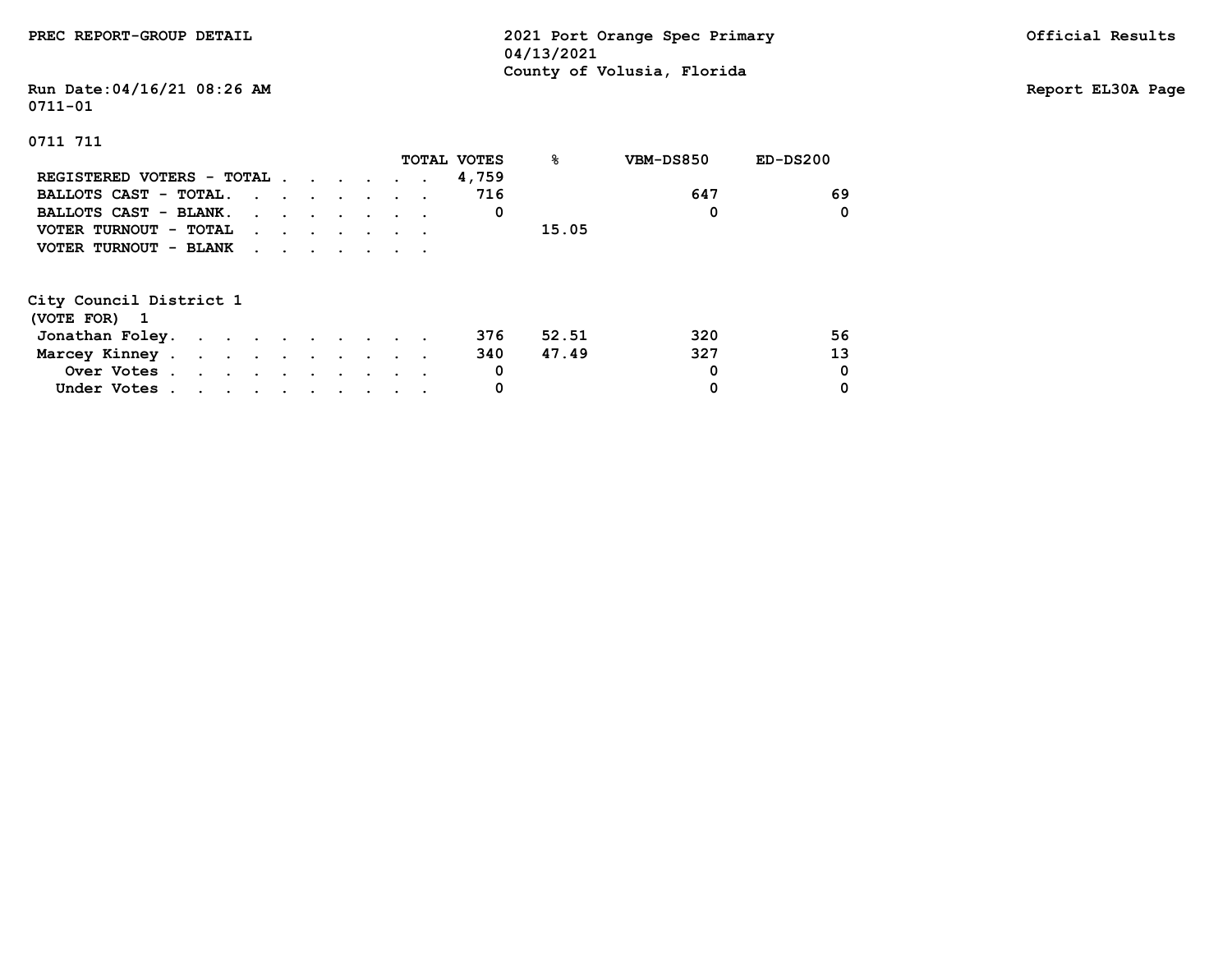**Run Date:04/16/21 08:26 AM Report EL30A Page 0712-01**

|                           |          |  |  |  | TOTAL VOTES | ዱ     | VBM-DS850 | $ED-DS200$ |
|---------------------------|----------|--|--|--|-------------|-------|-----------|------------|
| REGISTERED VOTERS - TOTAL |          |  |  |  | 2,317       |       |           |            |
| BALLOTS CAST - TOTAL.     |          |  |  |  | 319         |       | 284       | 35         |
| BALLOTS CAST - BLANK.     |          |  |  |  | 0           |       | 0         | 0          |
| VOTER TURNOUT - TOTAL     | $\cdots$ |  |  |  |             | 13.77 |           |            |
| VOTER TURNOUT - BLANK     |          |  |  |  |             |       |           |            |
| City Council District 1   |          |  |  |  |             |       |           |            |
| (VOTE FOR) 1              |          |  |  |  |             |       |           |            |
| Jonathan Foley.           |          |  |  |  | 163         | 51.10 | 144       | 19         |
| Marcey Kinney             |          |  |  |  | 156         | 48.90 | 140       | 16         |
| Over Votes                |          |  |  |  | 0           |       | 0         | 0          |
| Under Votes               |          |  |  |  | 0           |       | 0         | 0          |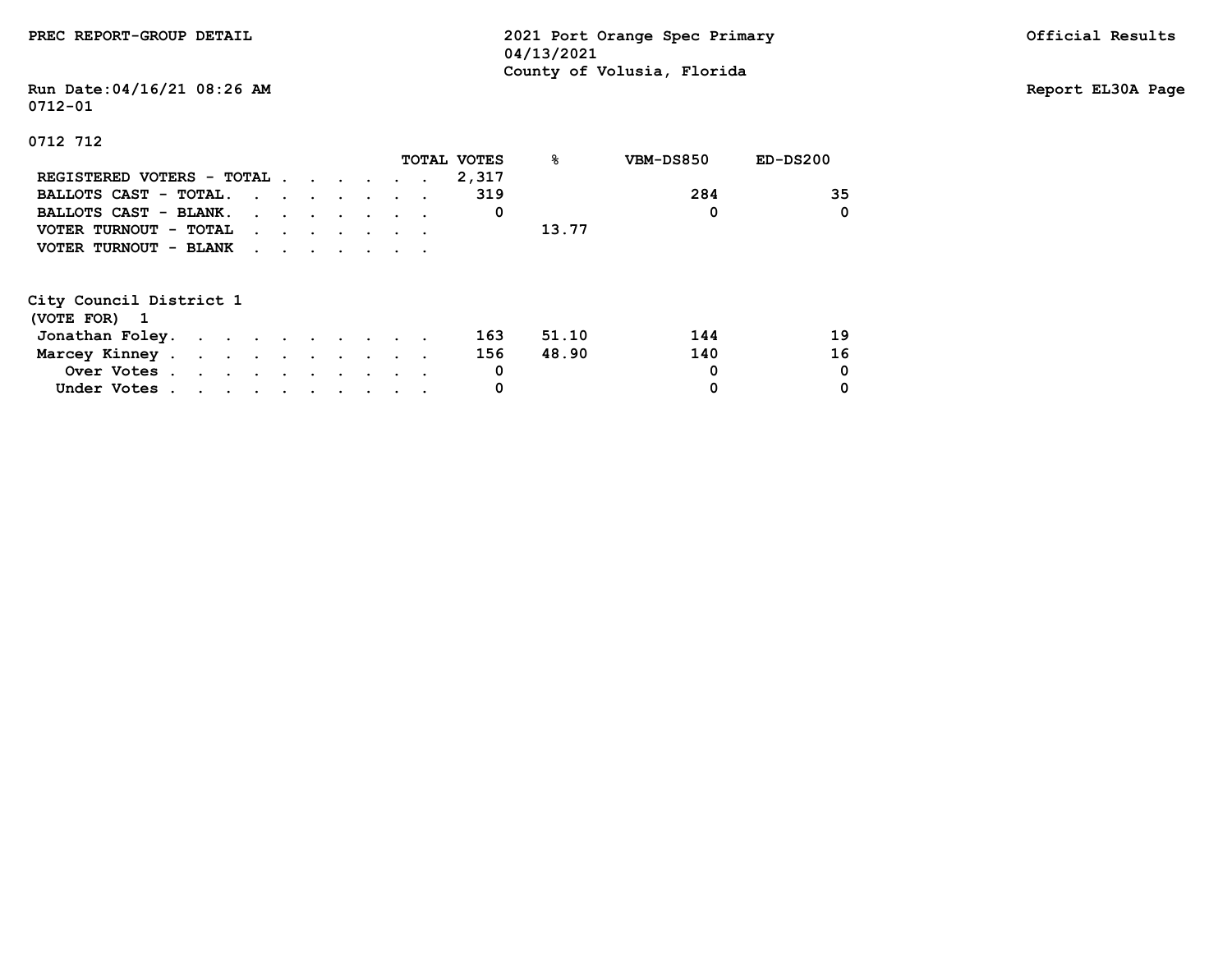## **Run Date:04/16/21 08:26 AM Report EL30A Page 0714-01**

|                                                          |                                                                                         |  |  |  | TOTAL VOTES | ୫     | VBM-DS850 | $ED-DS200$ |
|----------------------------------------------------------|-----------------------------------------------------------------------------------------|--|--|--|-------------|-------|-----------|------------|
| REGISTERED VOTERS - TOTAL                                |                                                                                         |  |  |  | 3,913       |       |           |            |
| BALLOTS CAST - TOTAL.                                    | $\mathbf{r}$ , $\mathbf{r}$ , $\mathbf{r}$ , $\mathbf{r}$ , $\mathbf{r}$                |  |  |  | 614         |       | 556       | 58         |
| BALLOTS CAST - BLANK.                                    | $\cdot$                                                                                 |  |  |  | 2           | .33   | 2         | 0          |
| VOTER TURNOUT - TOTAL                                    | $\mathbf{r}$ , and $\mathbf{r}$ , and $\mathbf{r}$ , and $\mathbf{r}$                   |  |  |  |             | 15.69 |           |            |
| VOTER TURNOUT - BLANK                                    | $\mathbf{r}$ , $\mathbf{r}$ , $\mathbf{r}$ , $\mathbf{r}$ , $\mathbf{r}$ , $\mathbf{r}$ |  |  |  |             | .05   |           |            |
| City Council District 1<br>(VOTE FOR) 1                  |                                                                                         |  |  |  |             |       |           |            |
| Jonathan Foley.                                          |                                                                                         |  |  |  | 302         | 49.35 | 268       | 34         |
|                                                          |                                                                                         |  |  |  |             |       |           |            |
| Marcey Kinney.<br>$\mathbf{r}$ . The set of $\mathbf{r}$ |                                                                                         |  |  |  | 310         | 50.65 | 286       | 24         |
| Over Votes                                               |                                                                                         |  |  |  | 0           |       | 0         | 0          |
| Under Votes.                                             |                                                                                         |  |  |  | 2           |       | 2         | 0          |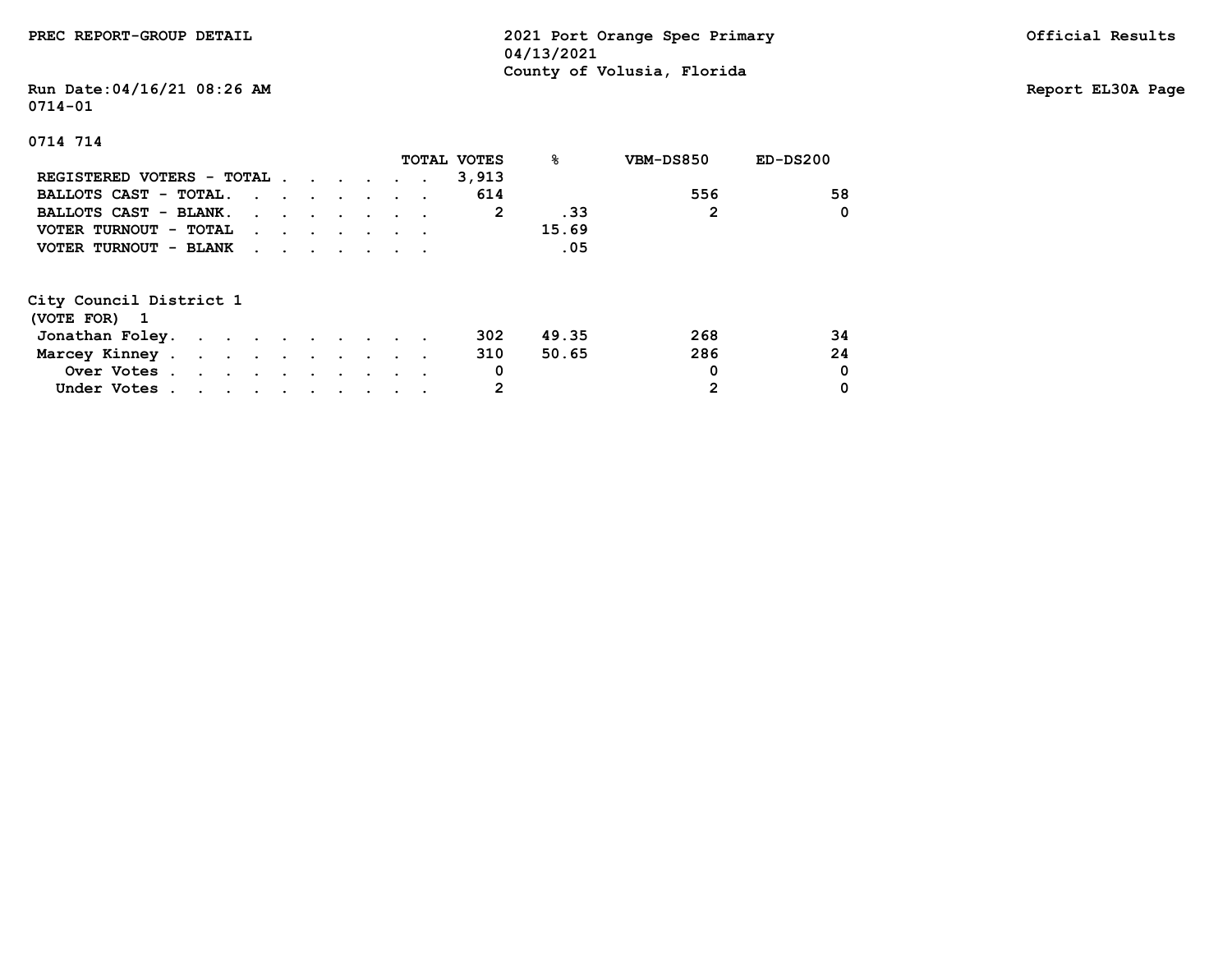## **Run Date:04/16/21 08:26 AM Report EL30A Page 0717-01**

|                           |                                                                                         |  |  |  | TOTAL VOTES | ୫     | VBM-DS850 | $ED-DS200$ |
|---------------------------|-----------------------------------------------------------------------------------------|--|--|--|-------------|-------|-----------|------------|
| REGISTERED VOTERS - TOTAL |                                                                                         |  |  |  | 2,190       |       |           |            |
| BALLOTS CAST - TOTAL.     | $\mathbf{r}$ , and $\mathbf{r}$ , and $\mathbf{r}$ , and $\mathbf{r}$                   |  |  |  | 280         |       | 238       | 42         |
| BALLOTS CAST - BLANK.     | $\mathbf{r}$ , and $\mathbf{r}$ , and $\mathbf{r}$ , and $\mathbf{r}$                   |  |  |  | 0           |       | 0         | 0          |
| VOTER TURNOUT - TOTAL     | $\mathbf{r}$ , $\mathbf{r}$ , $\mathbf{r}$ , $\mathbf{r}$ , $\mathbf{r}$ , $\mathbf{r}$ |  |  |  |             | 12.79 |           |            |
| VOTER TURNOUT - BLANK     | $\mathbf{r}$ , $\mathbf{r}$ , $\mathbf{r}$ , $\mathbf{r}$ , $\mathbf{r}$                |  |  |  |             |       |           |            |
|                           |                                                                                         |  |  |  |             |       |           |            |
| City Council District 1   |                                                                                         |  |  |  |             |       |           |            |
| (VOTE FOR) 1              |                                                                                         |  |  |  |             |       |           |            |
| Jonathan Foley.           |                                                                                         |  |  |  | 139         | 49.64 | 110       | 29         |
| Marcey Kinney             |                                                                                         |  |  |  | 141         | 50.36 | 128       | 13         |
| Over Votes                |                                                                                         |  |  |  | 0           |       | 0         | 0          |
| Under Votes               |                                                                                         |  |  |  | 0           |       | 0         | 0          |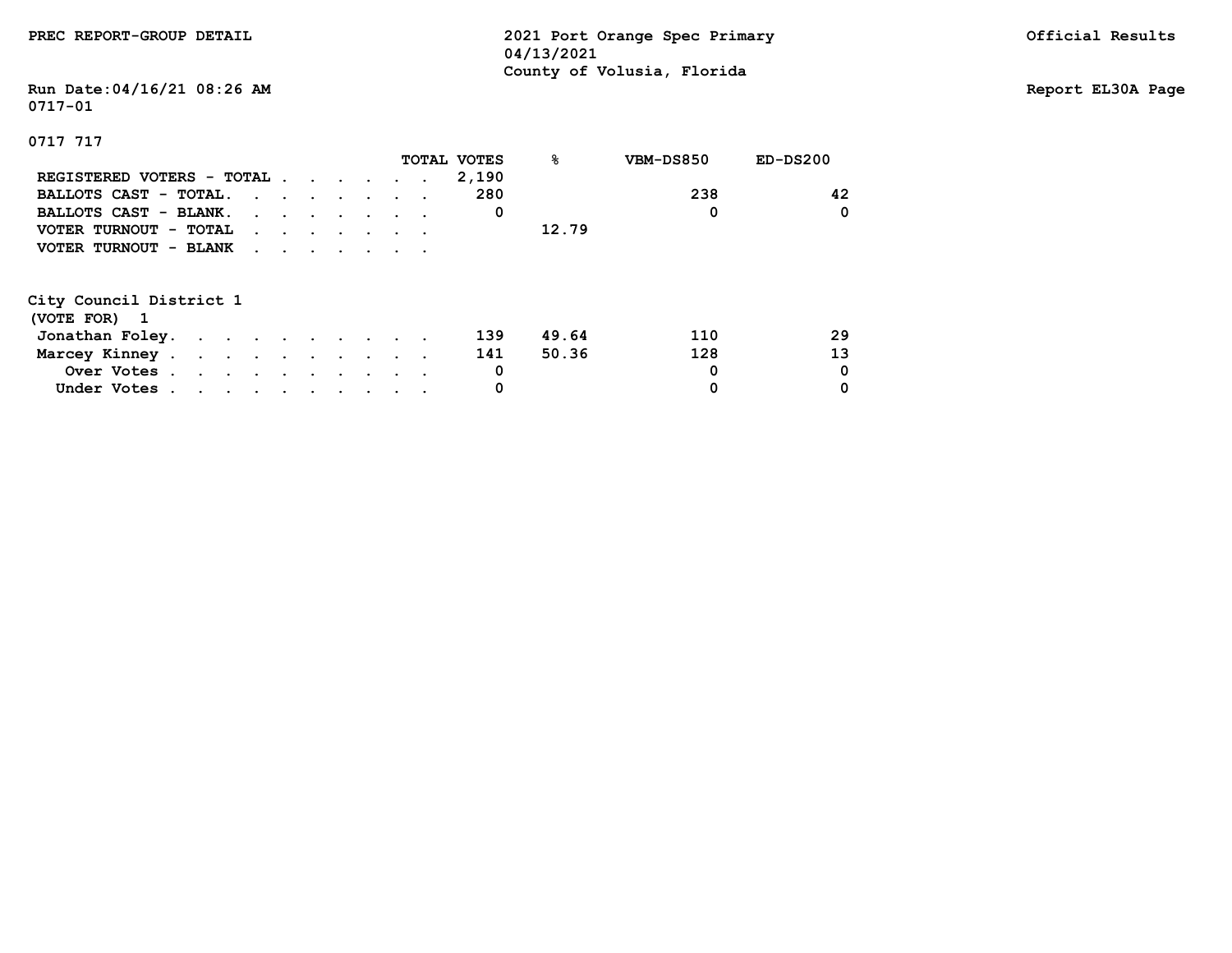## **Run Date:04/16/21 08:26 AM Report EL30A Page 0718-01**

|                           |                                                                                                                                                                                                                                   |  |  |  | TOTAL VOTES | ℁     | VBM-DS850 | $ED-DS200$ |
|---------------------------|-----------------------------------------------------------------------------------------------------------------------------------------------------------------------------------------------------------------------------------|--|--|--|-------------|-------|-----------|------------|
| REGISTERED VOTERS - TOTAL |                                                                                                                                                                                                                                   |  |  |  | 3,944       |       |           |            |
| BALLOTS CAST - TOTAL.     |                                                                                                                                                                                                                                   |  |  |  | 639         |       | 555       | 84         |
| BALLOTS CAST - BLANK.     |                                                                                                                                                                                                                                   |  |  |  | 3           | .47   | 2         |            |
| VOTER TURNOUT - TOTAL     | $\mathbf{r}$ , and $\mathbf{r}$ , and $\mathbf{r}$ , and $\mathbf{r}$                                                                                                                                                             |  |  |  |             | 16.20 |           |            |
| VOTER TURNOUT - BLANK     | $\mathbf{r}$ . The set of the set of the set of the set of the set of the set of the set of the set of the set of the set of the set of the set of the set of the set of the set of the set of the set of the set of the set of t |  |  |  |             | .08   |           |            |
| City Council District 1   |                                                                                                                                                                                                                                   |  |  |  |             |       |           |            |
| (VOTE FOR) 1              |                                                                                                                                                                                                                                   |  |  |  |             |       |           |            |
| Jonathan Foley.           |                                                                                                                                                                                                                                   |  |  |  | 355         | 55.82 | 296       | 59         |
| Marcey Kinney             |                                                                                                                                                                                                                                   |  |  |  | 281         | 44.18 | 257       | 24         |
| Over Votes                |                                                                                                                                                                                                                                   |  |  |  | 0           |       | 0         | 0          |
| Under Votes               |                                                                                                                                                                                                                                   |  |  |  |             |       | 2         |            |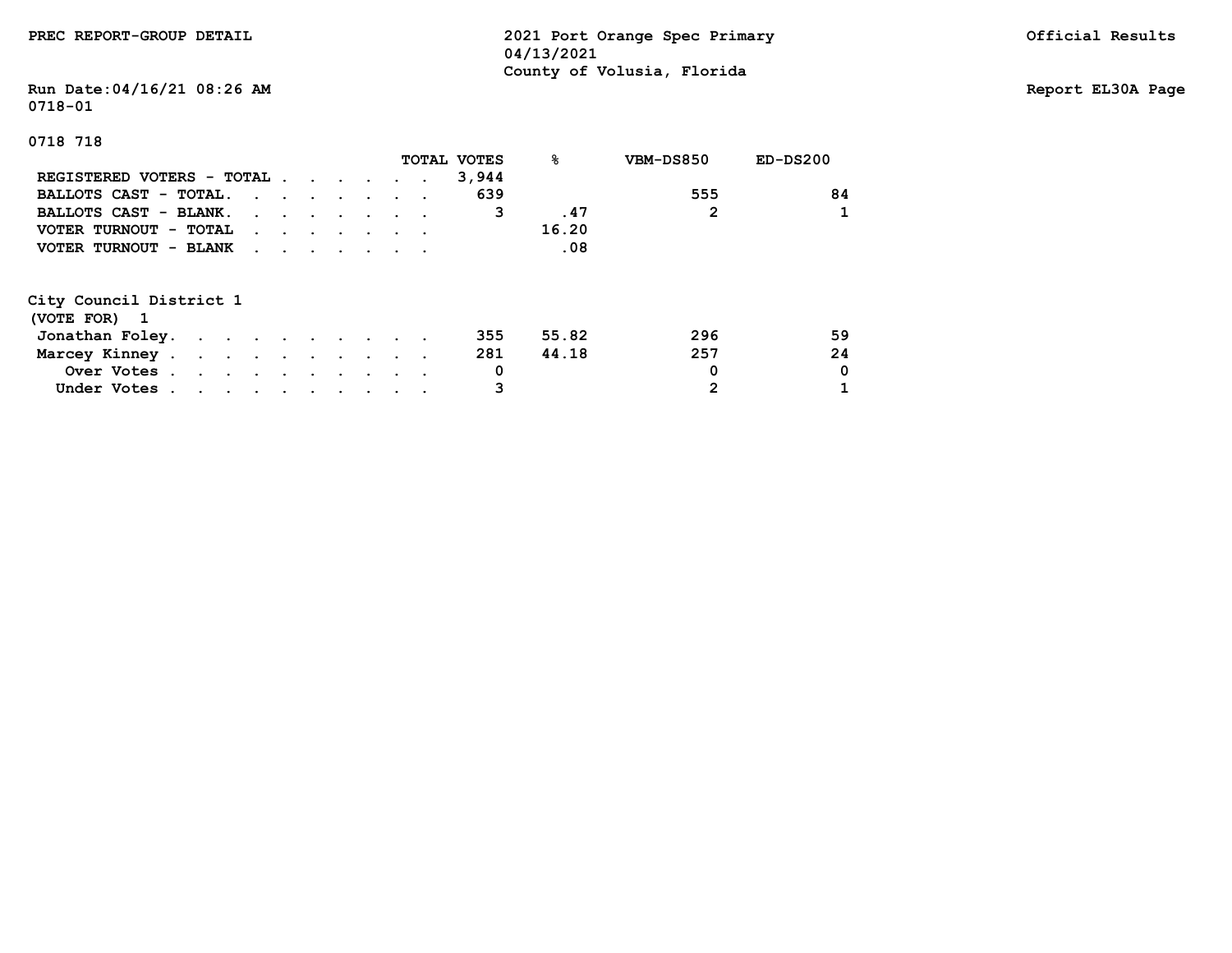## **Run Date:04/16/21 08:26 AM Report EL30A Page 0719-01**

|                                                                                                                                                |                                                                          |  |  |  | <b>TOTAL VOTES</b> | ዱ     | VBM-DS850 | $ED-DS200$ |
|------------------------------------------------------------------------------------------------------------------------------------------------|--------------------------------------------------------------------------|--|--|--|--------------------|-------|-----------|------------|
| REGISTERED VOTERS - TOTAL                                                                                                                      |                                                                          |  |  |  | 2,268              |       |           |            |
| BALLOTS CAST - TOTAL.                                                                                                                          |                                                                          |  |  |  | 387                |       | 346       | 41         |
| BALLOTS CAST - BLANK.                                                                                                                          |                                                                          |  |  |  | 2                  | .52   | 2         | 0          |
| VOTER TURNOUT - TOTAL                                                                                                                          | $\mathbf{r}$ , and $\mathbf{r}$ , and $\mathbf{r}$ , and $\mathbf{r}$    |  |  |  |                    | 17.06 |           |            |
| VOTER TURNOUT - BLANK                                                                                                                          | $\mathbf{r}$ , $\mathbf{r}$ , $\mathbf{r}$ , $\mathbf{r}$ , $\mathbf{r}$ |  |  |  |                    | .09   |           |            |
|                                                                                                                                                |                                                                          |  |  |  |                    |       |           |            |
| City Council District 1                                                                                                                        |                                                                          |  |  |  |                    |       |           |            |
| (VOTE FOR) 1                                                                                                                                   |                                                                          |  |  |  |                    |       |           |            |
| Jonathan Foley.                                                                                                                                |                                                                          |  |  |  | 231                | 60.00 | 199       | 32         |
| Marcey Kinney                                                                                                                                  |                                                                          |  |  |  | 154                | 40.00 | 145       | 9          |
| Over Votes                                                                                                                                     |                                                                          |  |  |  | 0                  |       | 0         | 0          |
| Under Votes.<br>$\mathbf{a}$ , and $\mathbf{a}$ , and $\mathbf{a}$ , and $\mathbf{a}$ , and $\mathbf{a}$ , and $\mathbf{a}$ , and $\mathbf{a}$ |                                                                          |  |  |  |                    |       | 2         | 0          |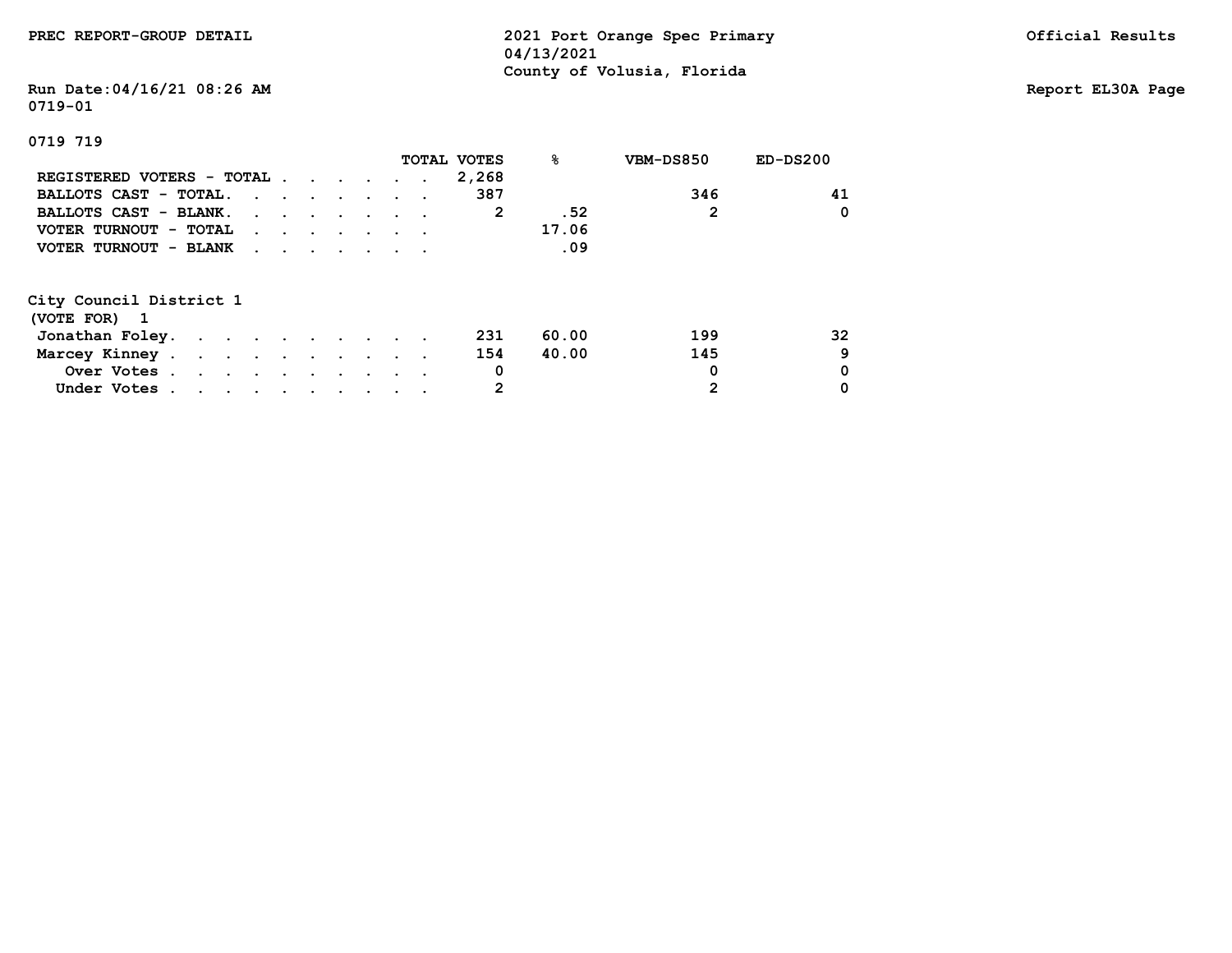## **Run Date:04/16/21 08:26 AM Report EL30A Page 0720-01**

|                           |                                                                                         |  |  | TOTAL VOTES | 응     | VBM-DS850 | $ED-DS200$ |
|---------------------------|-----------------------------------------------------------------------------------------|--|--|-------------|-------|-----------|------------|
| REGISTERED VOTERS - TOTAL |                                                                                         |  |  | 1,000       |       |           |            |
| BALLOTS CAST - TOTAL.     |                                                                                         |  |  | 141         |       | 131       | 10         |
| BALLOTS CAST - BLANK.     |                                                                                         |  |  | 0           |       | 0         | 0          |
| VOTER TURNOUT - TOTAL     | $\mathbf{r}$ , $\mathbf{r}$ , $\mathbf{r}$ , $\mathbf{r}$ , $\mathbf{r}$ , $\mathbf{r}$ |  |  |             | 14.10 |           |            |
| VOTER TURNOUT - BLANK     | $\mathbf{r}$ , $\mathbf{r}$ , $\mathbf{r}$ , $\mathbf{r}$ , $\mathbf{r}$ , $\mathbf{r}$ |  |  |             |       |           |            |
| City Council District 1   |                                                                                         |  |  |             |       |           |            |
| (VOTE FOR) 1              |                                                                                         |  |  |             |       |           |            |
|                           |                                                                                         |  |  |             |       |           |            |
| Jonathan Foley.           |                                                                                         |  |  | 73          | 51.77 | 67        | 6          |
| Marcey Kinney             |                                                                                         |  |  | 68          | 48.23 | 64        | 4          |
| Over Votes                |                                                                                         |  |  | 0           |       | 0         | 0          |
| Under Votes               |                                                                                         |  |  | 0           |       | 0         |            |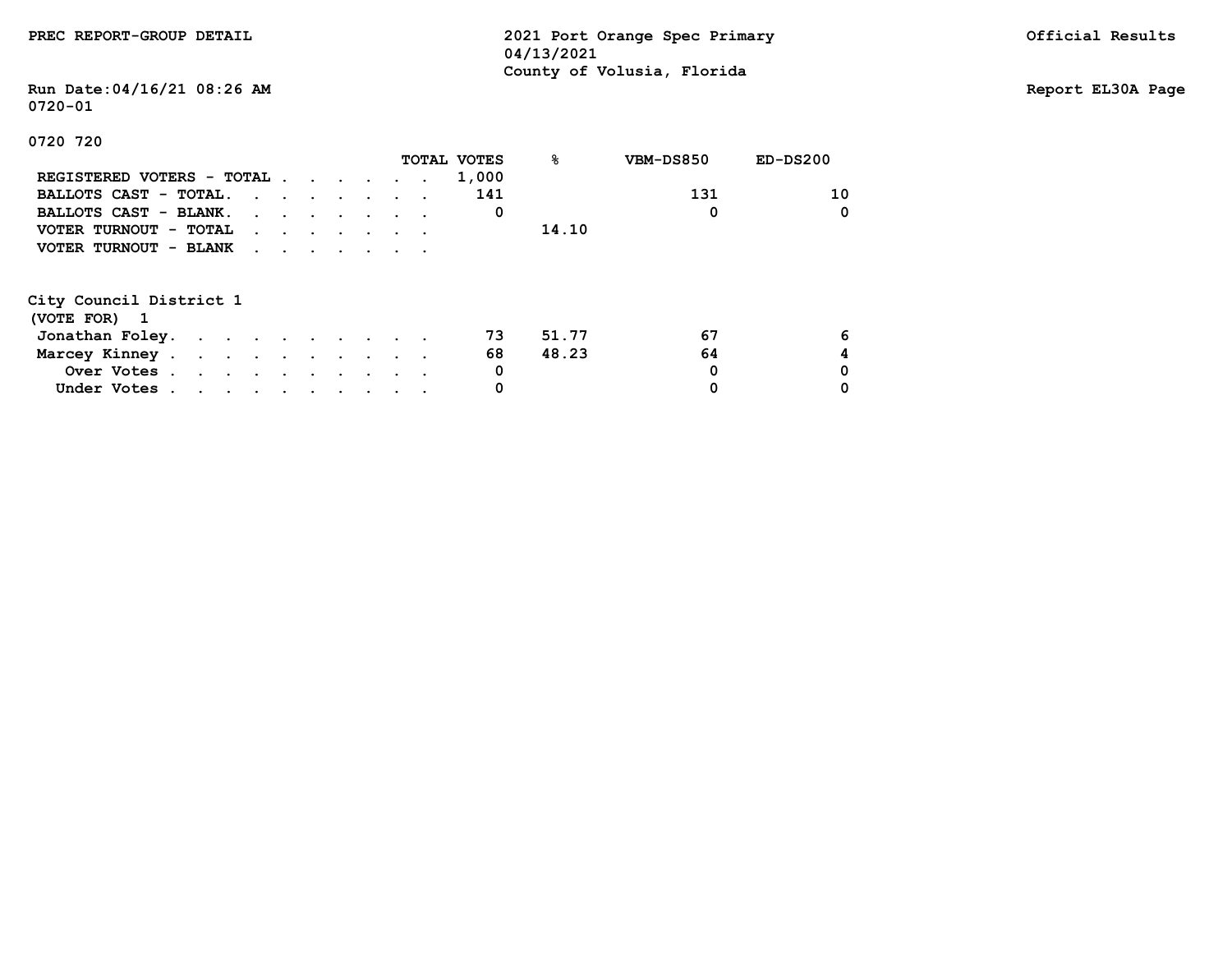## **Run Date:04/16/21 08:26 AM Report EL30A Page 0722-01**

### **0722 722**

|                           |                                                                                         |  |  | TOTAL VOTES | ℁     | VBM-DS850 | $ED-DS200$ |
|---------------------------|-----------------------------------------------------------------------------------------|--|--|-------------|-------|-----------|------------|
| REGISTERED VOTERS - TOTAL |                                                                                         |  |  | 3,109       |       |           |            |
| BALLOTS CAST - TOTAL.     |                                                                                         |  |  | 369         |       | 347       | 22         |
| BALLOTS CAST - BLANK.     |                                                                                         |  |  |             | .27   |           | 0          |
| VOTER TURNOUT - TOTAL     | $\mathbf{r}$ , and $\mathbf{r}$ , and $\mathbf{r}$ , and $\mathbf{r}$                   |  |  |             | 11.87 |           |            |
| VOTER TURNOUT - BLANK     | $\mathbf{r}$ , $\mathbf{r}$ , $\mathbf{r}$ , $\mathbf{r}$ , $\mathbf{r}$ , $\mathbf{r}$ |  |  |             | .03   |           |            |
| City Council District 1   |                                                                                         |  |  |             |       |           |            |
| (VOTE FOR) 1              |                                                                                         |  |  |             |       |           |            |
| Jonathan Foley.           |                                                                                         |  |  | 191         | 51.90 | 183       | 8          |
| Marcey Kinney             |                                                                                         |  |  | 177         | 48.10 | 163       | 14         |
| Over Votes                |                                                                                         |  |  | 0           |       | 0         | 0          |

 **Under Votes . . . . . . . . . . 1 1 0**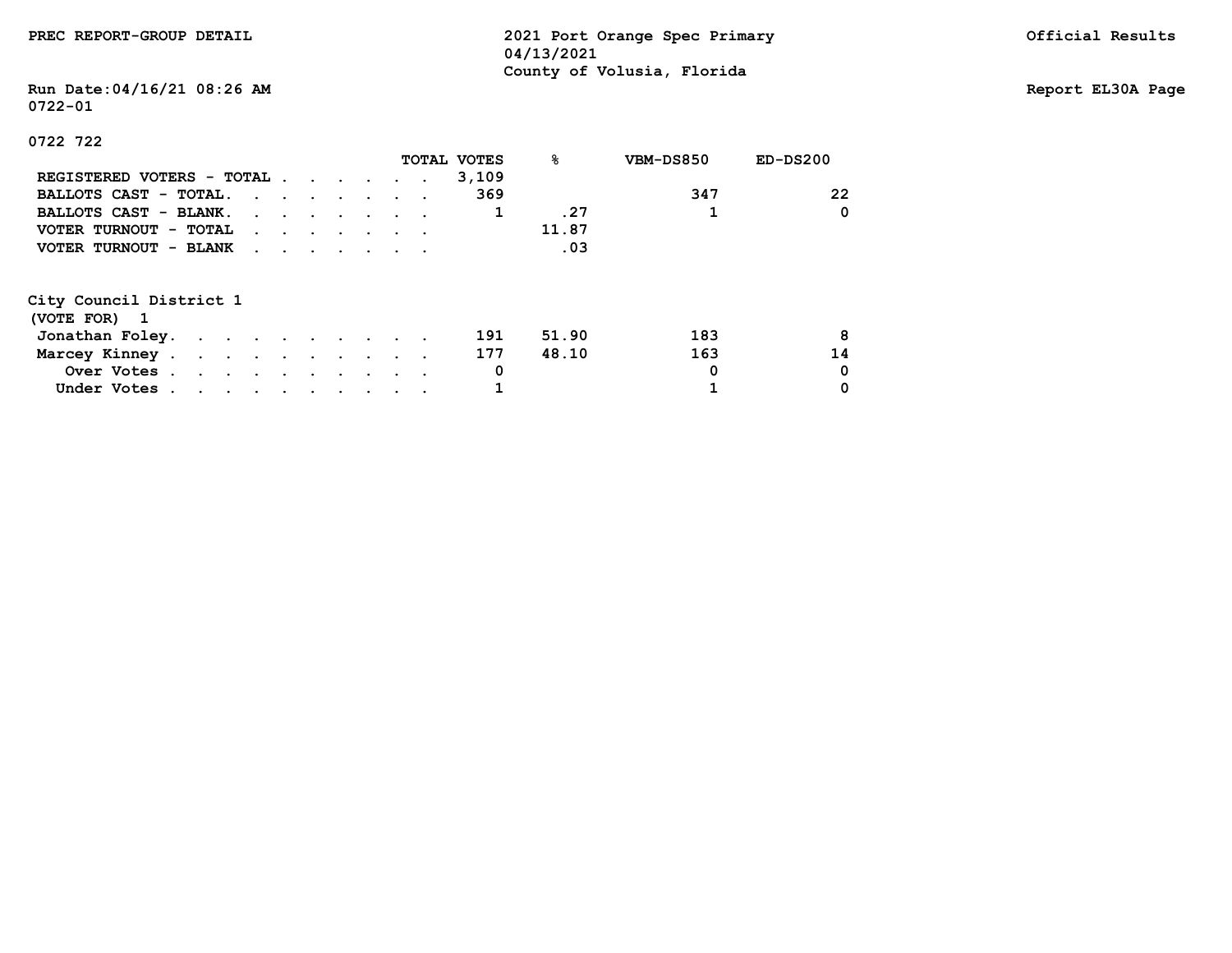|  | PREC REPORT-GROUP DETAIL |  |  |
|--|--------------------------|--|--|
|--|--------------------------|--|--|

2021 Port Orange Spec Primary **Detail Results** Official Results  **04/13/2021 County of Volusia, Florida**

# **Run Date:04/16/21 08:26 AM Report EL30A Page 0725-01**

|                           |                                                                                         |  |  |  | TOTAL VOTES | 응     | VBM-DS850 | $ED-DS200$ |
|---------------------------|-----------------------------------------------------------------------------------------|--|--|--|-------------|-------|-----------|------------|
| REGISTERED VOTERS - TOTAL |                                                                                         |  |  |  | 2,301       |       |           |            |
| BALLOTS CAST - TOTAL.     |                                                                                         |  |  |  | 478         |       | 448       | 30         |
| BALLOTS CAST - BLANK.     |                                                                                         |  |  |  | 0           |       | 0         | 0          |
| VOTER TURNOUT - TOTAL     | $\mathbf{r}$ , $\mathbf{r}$ , $\mathbf{r}$ , $\mathbf{r}$ , $\mathbf{r}$ , $\mathbf{r}$ |  |  |  |             | 20.77 |           |            |
| VOTER TURNOUT - BLANK     | $\mathbf{r}$ , $\mathbf{r}$ , $\mathbf{r}$ , $\mathbf{r}$ , $\mathbf{r}$ , $\mathbf{r}$ |  |  |  |             |       |           |            |
| City Council District 1   |                                                                                         |  |  |  |             |       |           |            |
| (VOTE FOR) 1              |                                                                                         |  |  |  |             |       |           |            |
| Jonathan Foley.           |                                                                                         |  |  |  | 251         | 52.51 | 228       | 23         |
| Marcey Kinney             |                                                                                         |  |  |  | 227         | 47.49 | 220       |            |
| Over Votes                |                                                                                         |  |  |  | 0           |       | 0         | 0          |
| Under Votes               |                                                                                         |  |  |  | 0           |       | 0         | 0          |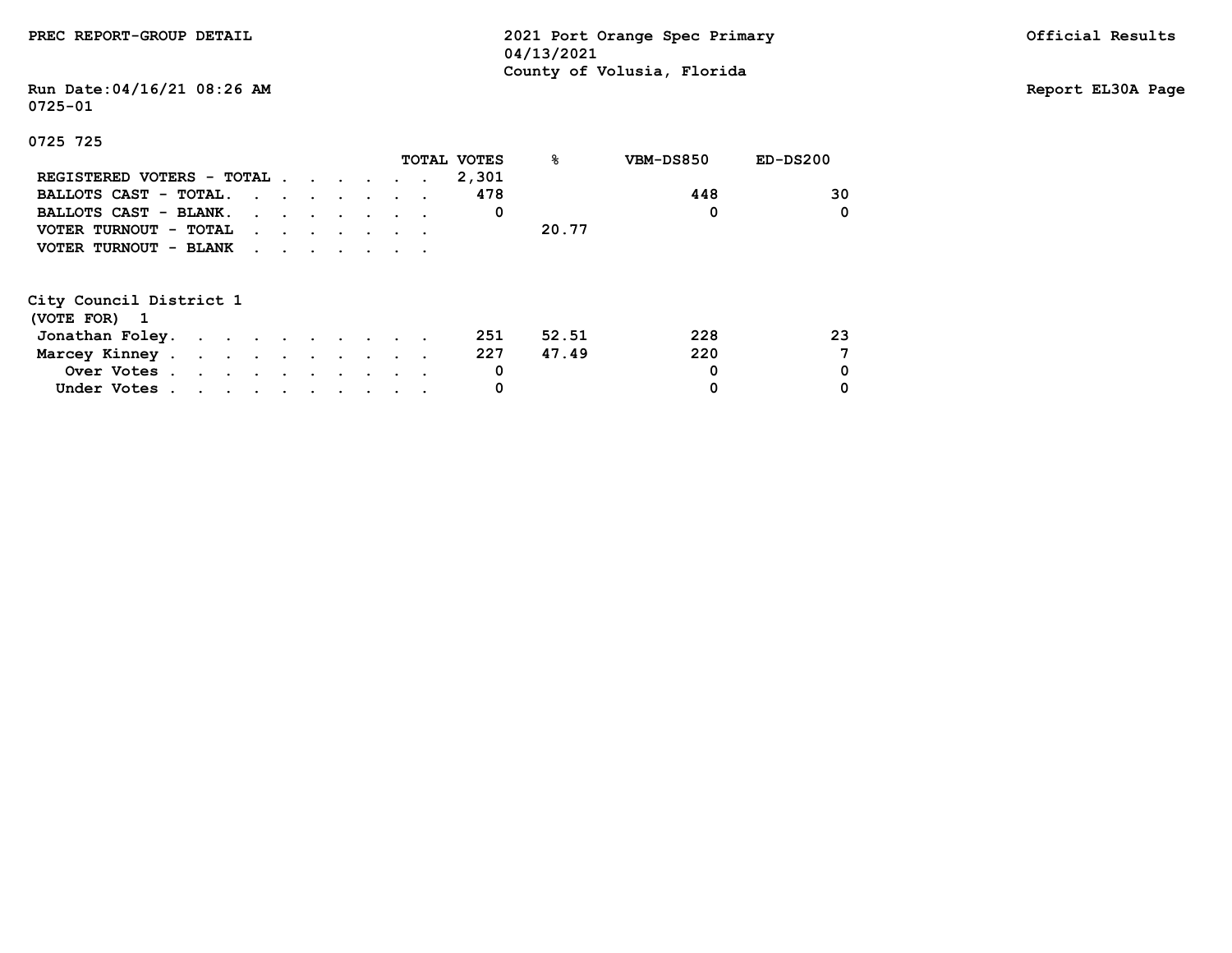## **Run Date:04/16/21 08:26 AM Report EL30A Page 0728-01**

### **0728 728**

|                           |                                                                                         |  |  | TOTAL VOTES | 응     | VBM-DS850 | $ED-DS200$ |
|---------------------------|-----------------------------------------------------------------------------------------|--|--|-------------|-------|-----------|------------|
| REGISTERED VOTERS - TOTAL |                                                                                         |  |  | 4,336       |       |           |            |
| BALLOTS CAST - TOTAL.     |                                                                                         |  |  | 744         |       | 635       | 109        |
| BALLOTS CAST - BLANK.     |                                                                                         |  |  |             | .13   |           | 0          |
| VOTER TURNOUT - TOTAL     | $\mathbf{r}$ , $\mathbf{r}$ , $\mathbf{r}$ , $\mathbf{r}$ , $\mathbf{r}$ , $\mathbf{r}$ |  |  |             | 17.16 |           |            |
| VOTER TURNOUT - BLANK     | $\mathbf{r}$ , $\mathbf{r}$ , $\mathbf{r}$ , $\mathbf{r}$ , $\mathbf{r}$                |  |  |             | .02   |           |            |
| City Council District 1   |                                                                                         |  |  |             |       |           |            |
| (VOTE FOR) 1              |                                                                                         |  |  |             |       |           |            |
| Jonathan Foley.           |                                                                                         |  |  | 393         | 52.89 | 316       | 77         |
| Marcey Kinney             |                                                                                         |  |  | 350         | 47.11 | 318       | 32         |
| Over Votes                |                                                                                         |  |  | 0           |       | 0         | 0          |

 **Under Votes . . . . . . . . . . 1 1 0**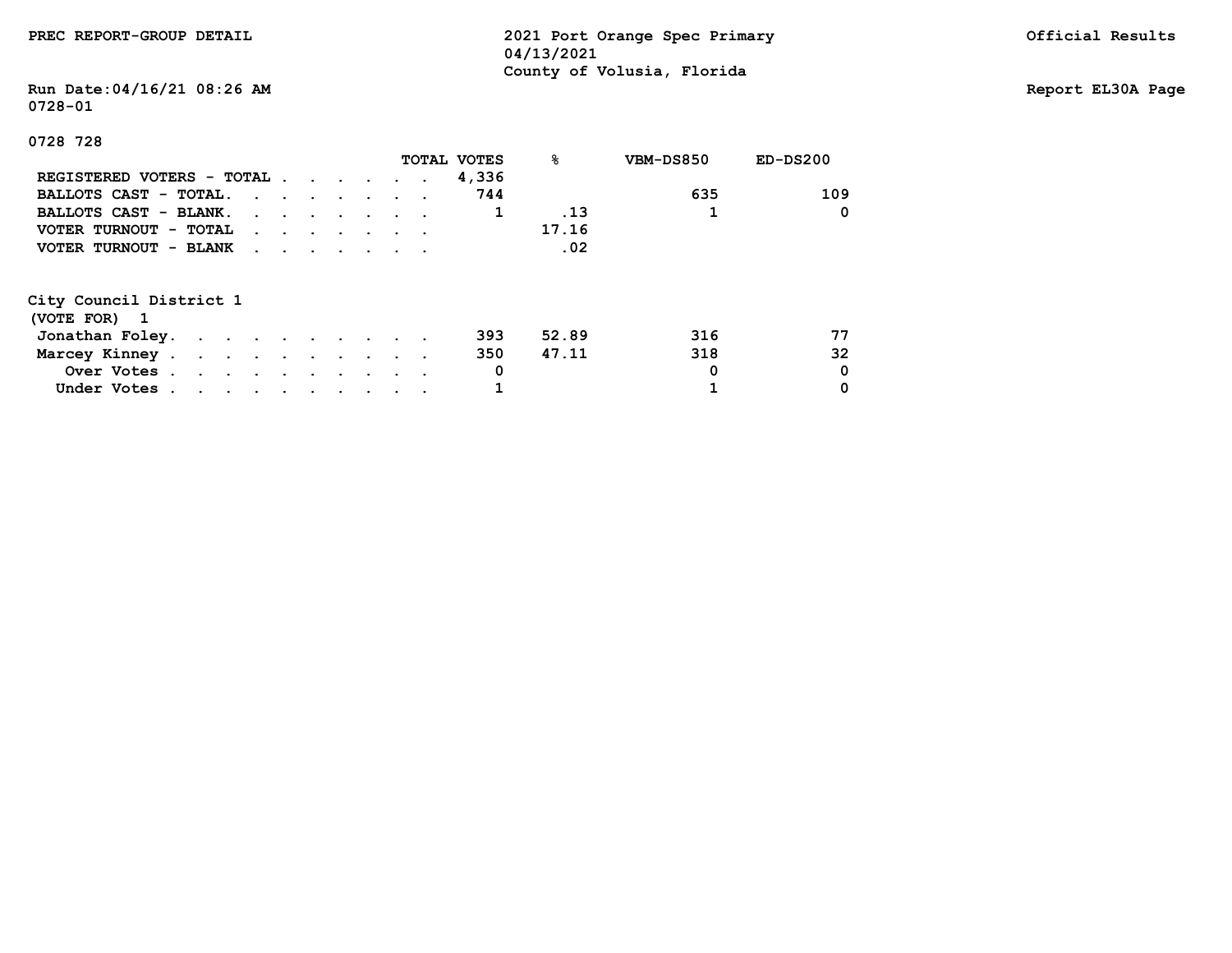**Run Date:04/16/21 08:26 AM Report EL30A Page 0729-01**

 **Under Votes** . . . . . . . . . . . 2

|                           |                                                                       |  |  |  | TOTAL VOTES  | 응     | VBM-DS850 | $ED-DS200$ |
|---------------------------|-----------------------------------------------------------------------|--|--|--|--------------|-------|-----------|------------|
| REGISTERED VOTERS - TOTAL |                                                                       |  |  |  | 5,212        |       |           |            |
| BALLOTS CAST - TOTAL.     |                                                                       |  |  |  | 936          |       | 744       | 192        |
| BALLOTS CAST - BLANK.     |                                                                       |  |  |  | $\mathbf{2}$ | .21   | 2         | 0          |
| VOTER TURNOUT - TOTAL     | $\mathbf{r}$ , and $\mathbf{r}$ , and $\mathbf{r}$ , and $\mathbf{r}$ |  |  |  |              | 17.96 |           |            |
| VOTER TURNOUT - BLANK     | $\mathbf{r}$ , and $\mathbf{r}$ , and $\mathbf{r}$ , and $\mathbf{r}$ |  |  |  |              | .04   |           |            |
| City Council District 1   |                                                                       |  |  |  |              |       |           |            |
| (VOTE FOR) 1              |                                                                       |  |  |  |              |       |           |            |
| Jonathan Foley.           |                                                                       |  |  |  | 564          | 60.39 | 410       | 154        |
| Marcey Kinney             |                                                                       |  |  |  | 370          | 39.61 | 332       | 38         |
| Over Votes                |                                                                       |  |  |  | 0            |       | 0         | 0          |
| Under Votes               |                                                                       |  |  |  |              |       | 2         | 0          |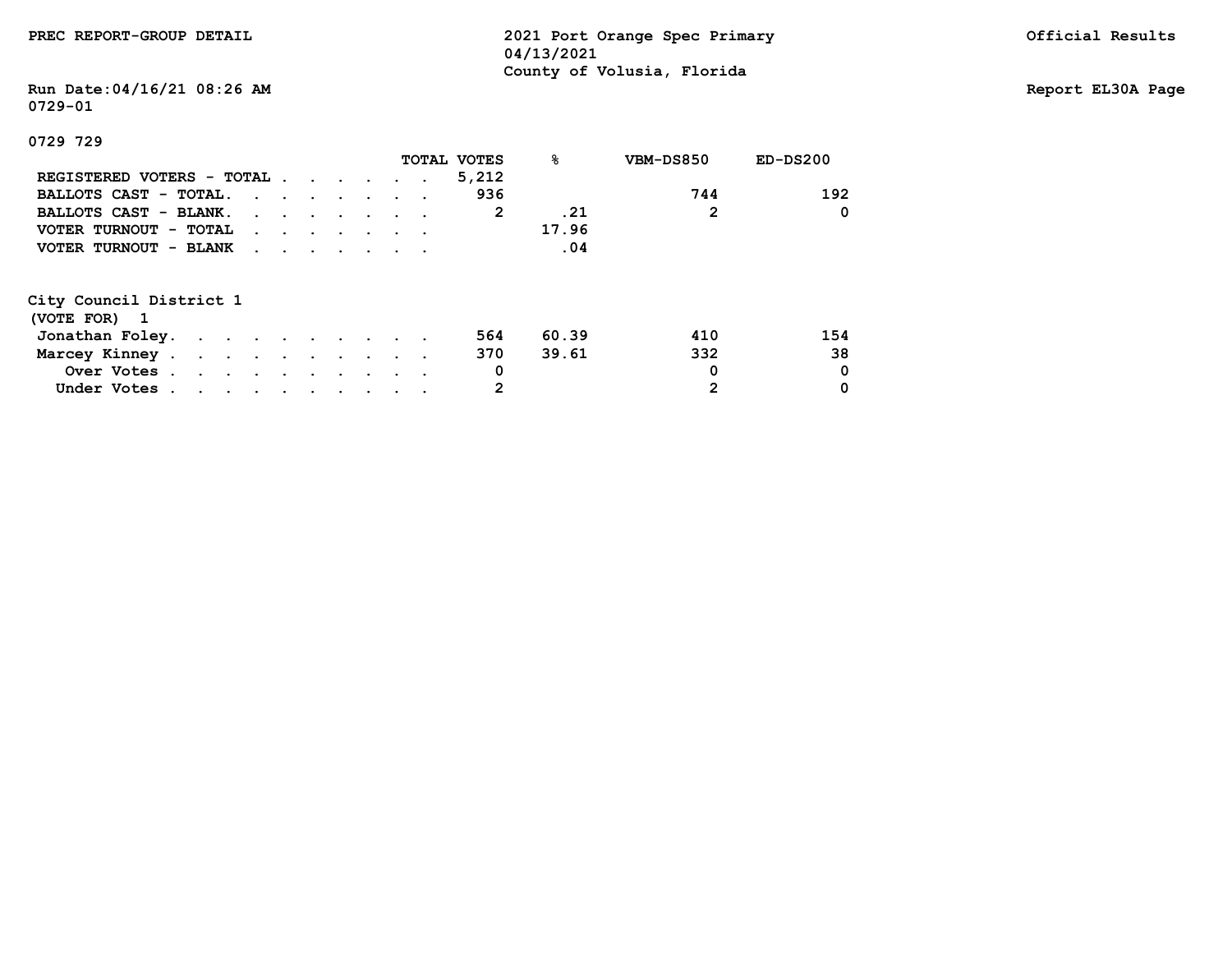## **Run Date:04/16/21 08:26 AM Report EL30A Page 0732-01**

 **Under Votes** . . . . . . . . . . . 2

|                           |                                                                          |  |  |  | <b>TOTAL VOTES</b> | 응     | VBM-DS850 | $ED-DS200$ |
|---------------------------|--------------------------------------------------------------------------|--|--|--|--------------------|-------|-----------|------------|
| REGISTERED VOTERS - TOTAL |                                                                          |  |  |  | 5,235              |       |           |            |
| BALLOTS CAST - TOTAL.     |                                                                          |  |  |  | 992                |       | 855       | 137        |
| BALLOTS CAST - BLANK.     |                                                                          |  |  |  | 2                  | .20   | 2         | 0          |
| VOTER TURNOUT - TOTAL     | $\mathbf{r}$ , and $\mathbf{r}$ , and $\mathbf{r}$ , and $\mathbf{r}$    |  |  |  |                    | 18.95 |           |            |
| VOTER TURNOUT - BLANK     | $\mathbf{r}$ , $\mathbf{r}$ , $\mathbf{r}$ , $\mathbf{r}$ , $\mathbf{r}$ |  |  |  |                    | .04   |           |            |
| City Council District 1   |                                                                          |  |  |  |                    |       |           |            |
| (VOTE FOR) 1              |                                                                          |  |  |  |                    |       |           |            |
| Jonathan Foley.           |                                                                          |  |  |  | 526                | 53.13 | 434       | 92         |
| Marcey Kinney             |                                                                          |  |  |  | 464                | 46.87 | 419       | 45         |
| Over Votes                |                                                                          |  |  |  | 0                  |       | 0         | 0          |
| Under Votes               |                                                                          |  |  |  |                    |       | 2         | 0          |